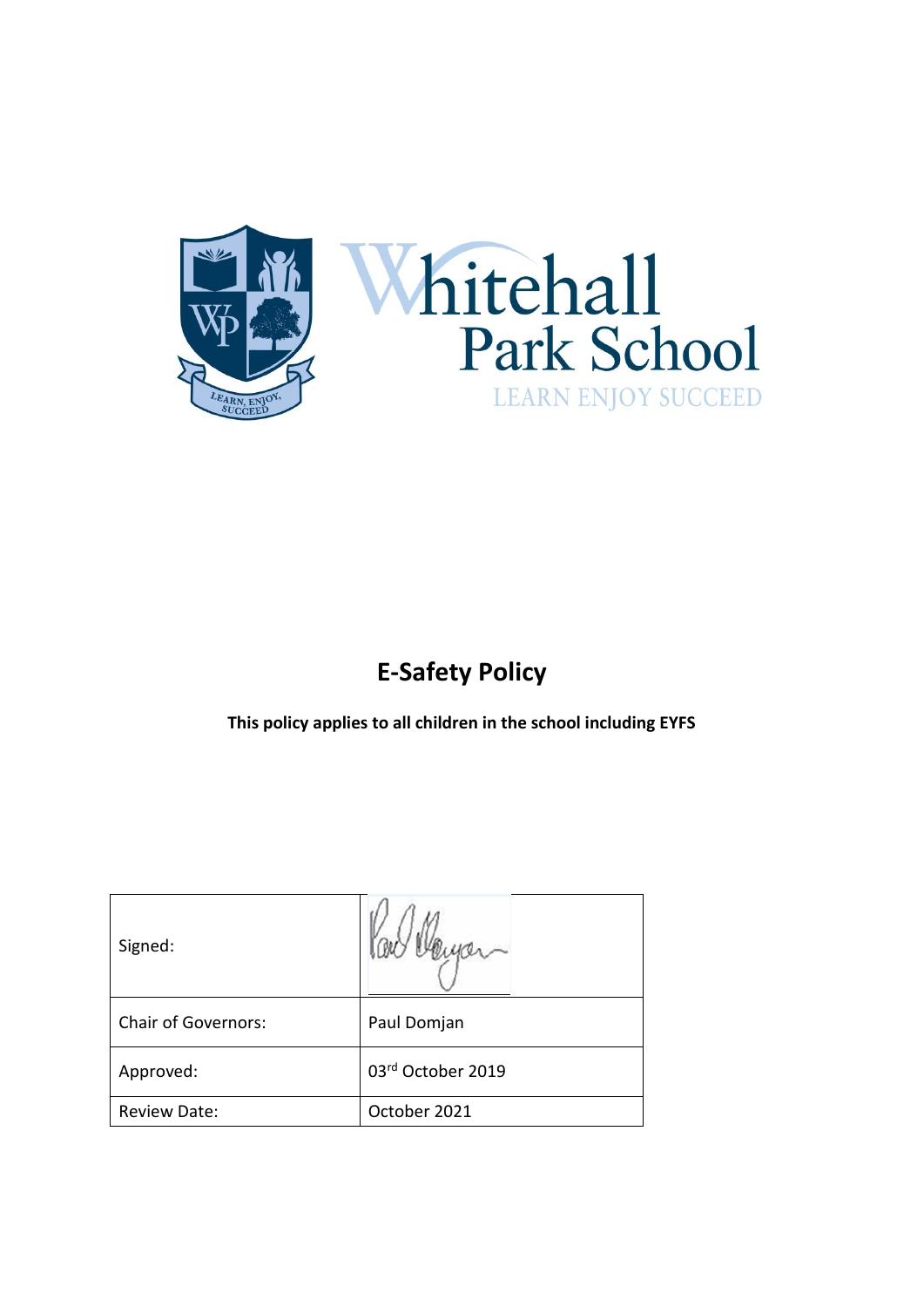

## **CONTENTS**

- 1.0 Rationale
- 2.0 Why Internet Use is Important
- 3.0 Internet Use to Enhance Learning
- 4.0 Pupils will be Taught how to Evaluate Internet Content
- 5.0 Information System Security
- 6.0 Email
- 7.0 Published Content and the School Website
- 8.0 Publishing Pupil's Images and Work
- 9.0 Social Networking and Personal Publishing
- 10.0 Managing Filtering
- 11.0 Managing Video Conferencing
- 12.0 Managing Emerging Technologies
- 13.0 Protecting Personal Data
- 14.0 Authorising Internet Access
- 15.0 Assessing Risks
- 16.0 Handling E-Safety Complaints
- 17.0 Introducing the E-Safety Policy to Students
- 18.0 Staff and the E-Safety Policy
- 19.0 Enlisting Parents' Support
- 20.0 Monitoring and Evaluation
- 21.0 Approval by Governing Body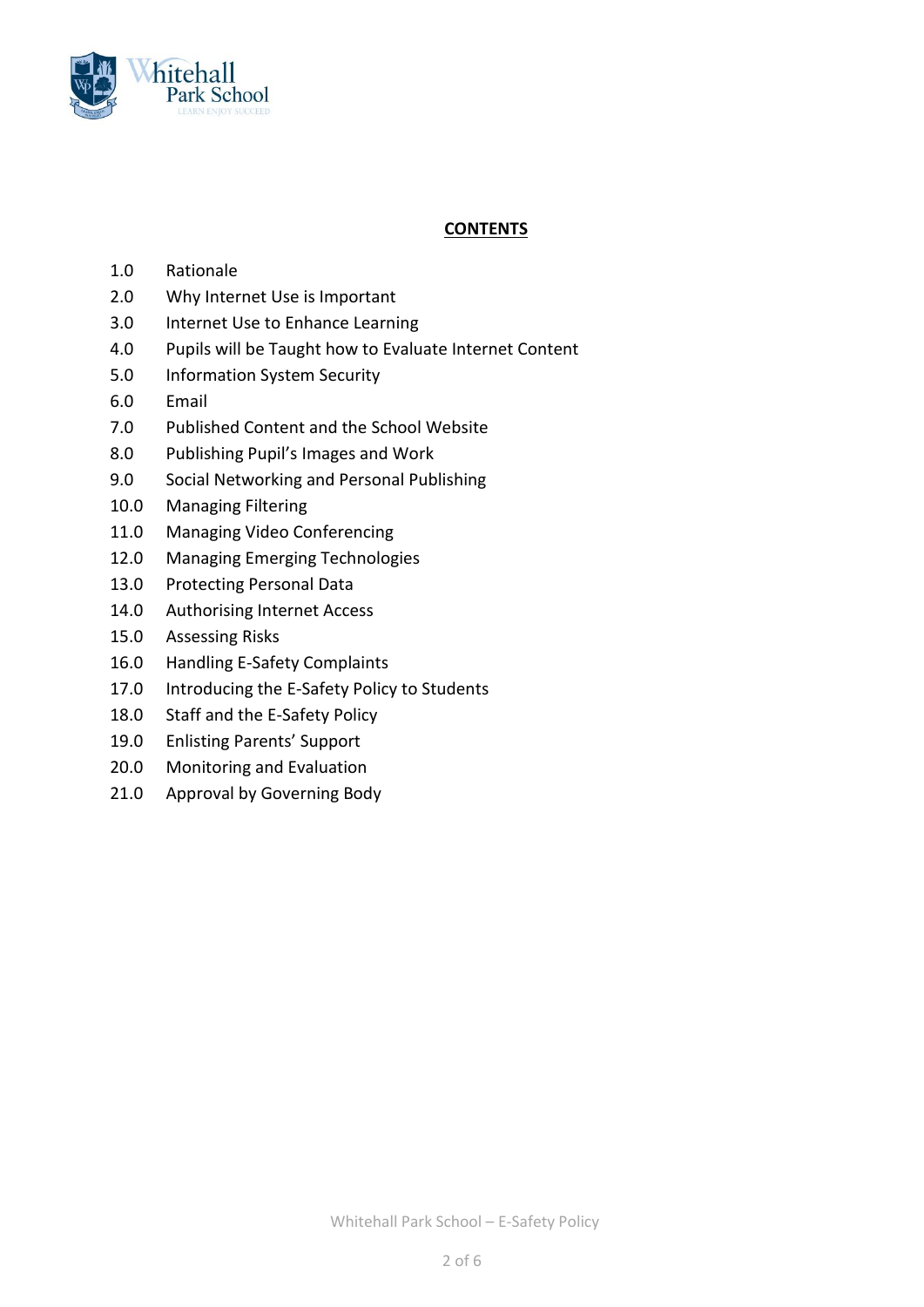

## **1.0 Rationale**

This E-Safety Policy is part of the approach we take to safeguarding the well-being of pupils.

This E-Safety Policy has been written by the school, building on government guidance.

## **2.0 Why Internet use is important**

The Internet is an essential element in 21st century life for education, business and social interaction. The school has a duty to provide pupils with high quality Internet access as part of their learning experience. Internet use is a part of the statutory curriculum and a necessary tool for staff and pupils in their daily working lives at school.

## **3.0 Internet use to enhance learning**

Internet access at school is designed expressly for pupil use and includes filtering appropriate to the age of pupils. Pupils will be taught what Internet use is acceptable and what is not and given clear objectives for Internet use. Pupils will be educated in the effective use of the Internet in research, including the skills of knowledge location, retrieval and evaluation.

## **4.0 Pupils will be taught how to evaluate Internet content**

The school will ensure that the use of Internet derived materials by staff and pupils complies with copyright law. Pupils will be taught to be critically aware of the materials they read and shown how to validate information before accepting its accuracy.

## **5.0 Information system security**

School ICT systems capacity and security will be reviewed annually.

Virus protection is updated on an ongoing basis.

Advice on security strategies will be monitored on the School's ICT web page and clarification sought as necessary.

## **6.0 E-mail**

Pupils may only use approved e-mail accounts on the school system.

Pupils must immediately tell a teacher if they receive offensive e-mail or pop-ups.

Pupils must not reveal personal details of themselves or others in e-mail communication, or arrange to meet anyone following unauthorised communications.

E-mail sent to an external organisation should be written carefully and authorised by a teacher before sending, in the same way as a letter written on school headed paper.

The forwarding of chain letters is not permitted.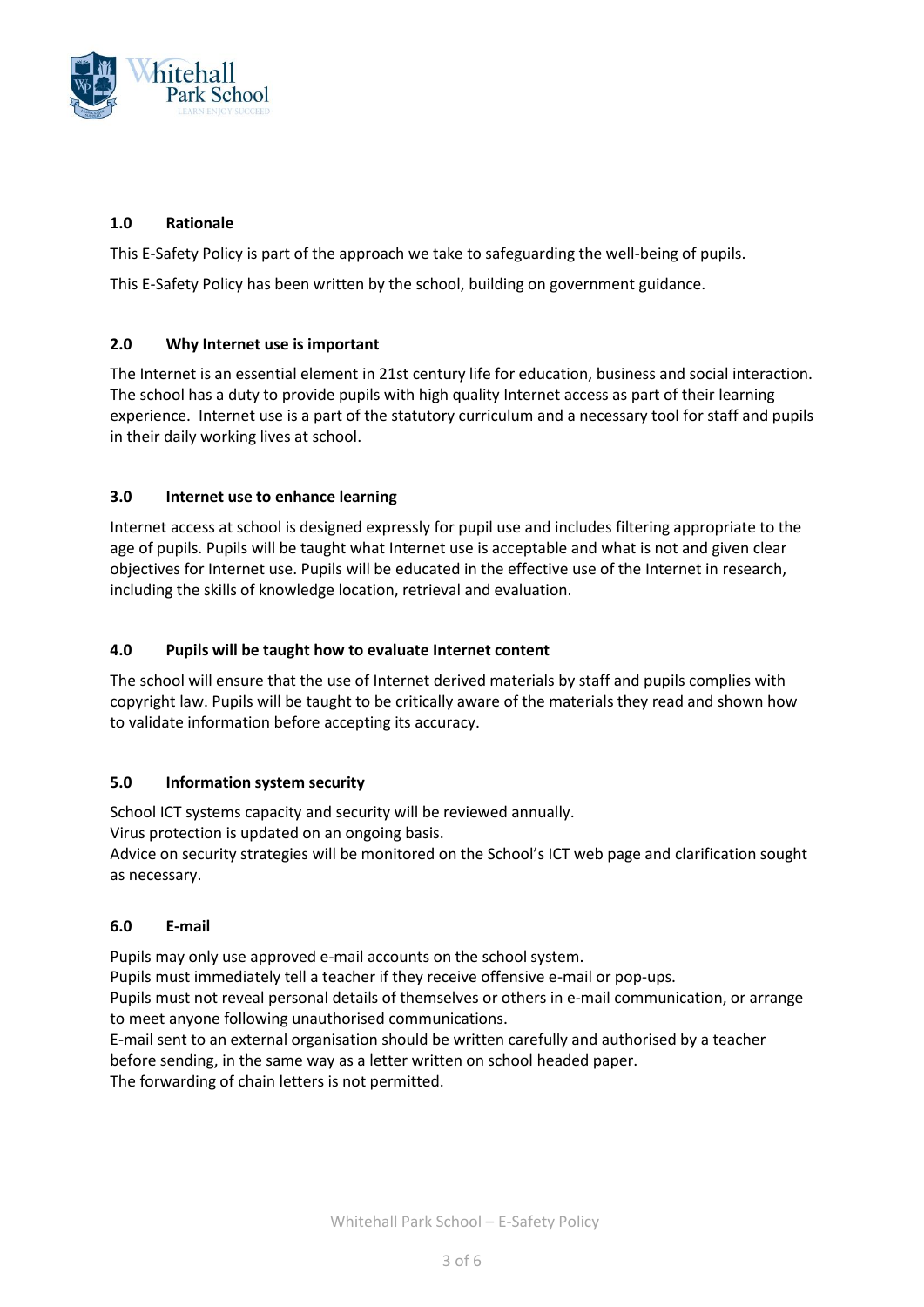

#### **7.0 Published content and the school web site**

The contact details on the website should be the school address, e-mail and telephone number. Staff or pupils' personal information will not be published.

The Headteacher will take overall editorial responsibility and ensure that content is accurate and appropriate.

#### **8.0 Publishing pupils' images and work**

Photographs that include pupils will be selected carefully and will not enable individual pupils to be clearly identified if permission has not been given.

Pupils' full names will not be used anywhere on the website, particularly in association with photographs.

Written permission from parents or carers will be obtained before photographs of pupils are published on the school website.

Pupils' work can only be published with the permission of the pupil and their parents.

#### **9.0 Social networking and personal publishing**

The school uses LGfL as internet providers who will block/filter access to social networking sites other than pre-approved educational sites.

Newsgroups will be blocked unless a specific use is pre-approved. Pupils will be advised never to give out personal details of any kind that may identify them or their location.

Pupils and parents will be advised that the use of social network spaces outside school is inappropriate for primary aged children.

#### **10.0 Managing filtering**

The school will work with the DfE and the Internet Service Provider to ensure systems to protect pupils are reviewed and improved.

If staff or pupils discover an unsuitable site is accessible, it must be reported to the E-Safety Coordinator.

SLT will ensure that regular checks are made to ensure that the filtering methods selected are appropriate, effective and reasonable. For staff use, filtering will be tuneable.

#### **11.0 Managing videoconferencing**

Pupils will be required to gain permission from the supervising teacher before making or answering a videoconference call.

Videoconferencing will be appropriately supervised for the pupils' age.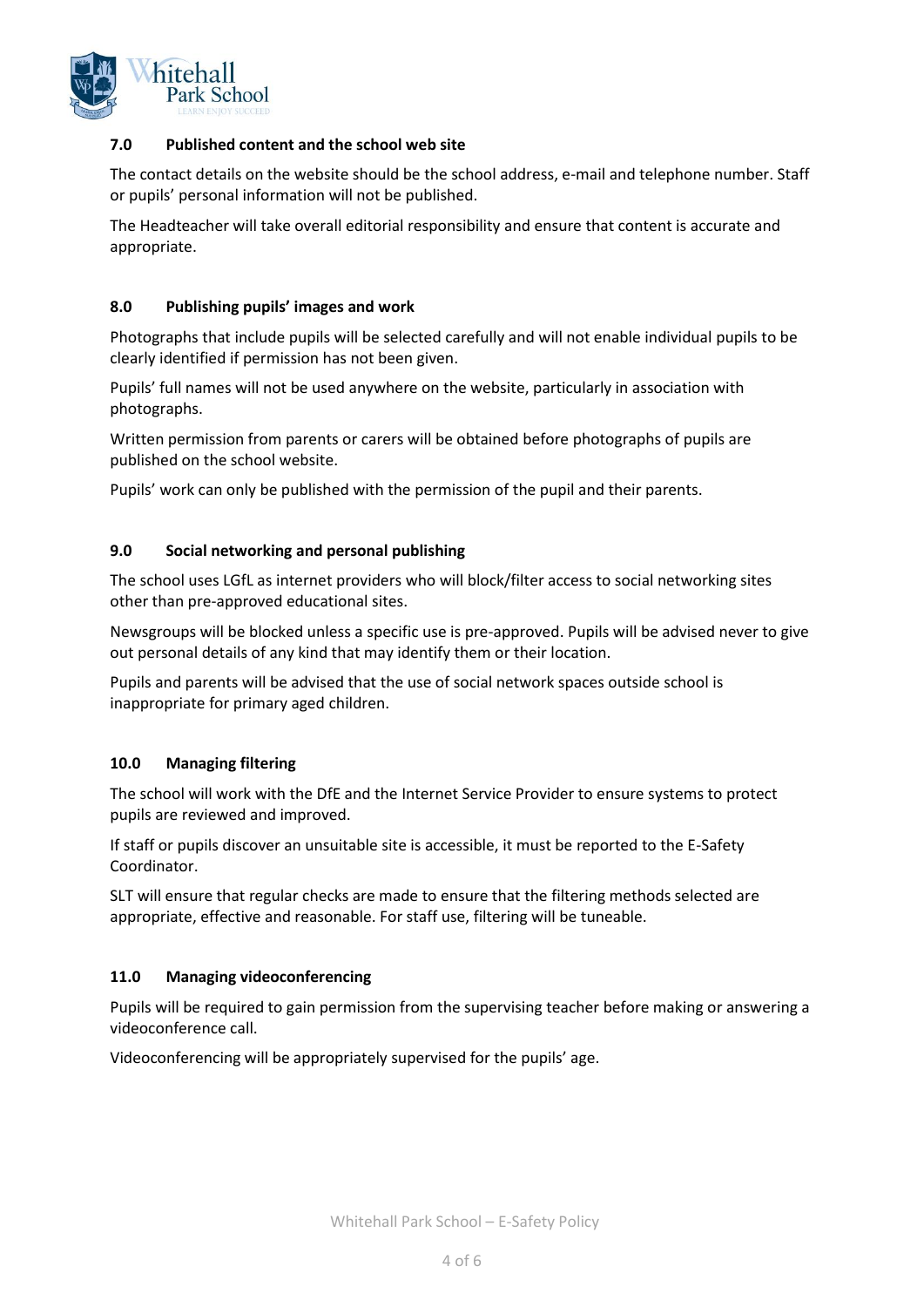

#### **12.0 Managing emerging technologies**

Emerging technologies will be examined for educational benefit and a risk assessment will be carried out before use in school is allowed.

Mobile phones will not be used during lessons or formal school time unless for a pre-approved educational purpose. The sending of abusive or inappropriate text messages is forbidden at any time.

#### **13.0 Protecting personal data**

Personal data will be recorded, processed, transferred and made available according to the Data Protection Act 1998 and in accordance with GDPR regulations.

#### **14.0 Authorising Internet access**

The school will keep a record of all staff and pupils who are granted Internet access. The record will be kept up-to-date, for instance, a member of staff may leave or a pupil's access be withdrawn.

For EYFS/ Key Stage 1, access to the Internet will be by adult demonstration with occasional directly supervised access to specific, approved on-line materials.

#### **15.0 Assessing risks**

The school will take all reasonable precautions to ensure that users access only appropriate material. However, due to the international scale and linked nature of Internet content, it is not possible to guarantee that unsuitable material will never appear on a school computer. Neither the school nor BPET can accept liability for the material accessed, or any consequences of Internet access.

The school will audit ICT provision to establish if the e-safety policy is adequate and that its implementation is effective.

#### **16.0 Handling e-safety complaints**

Complaints of Internet misuse will be dealt with by a senior member of staff.

Any complaint about staff misuse must be referred to the head teacher.

Complaints of a child protection nature must be dealt with in accordance with school child protection procedures.

Pupils and parents will be informed of the complaints procedure.

Discussions will be held with the Police Youth Crime Reduction Officer to establish procedures for handling potentially illegal issues

#### **17.0 Introducing the e-safety policy to pupils**

E-safety rules will be posted in all classrooms and discussed with the pupils at the start of each year.

Every class will study a unit of work on E-Safety each year, following recommendations from Teaching Online Safety in Schools (Gov.uk, 2019)

[https://assets.publishing.service.gov.uk/government/uploads/system/uploads/attachment\\_data/file](https://assets.publishing.service.gov.uk/government/uploads/system/uploads/attachment_data/file/811796/Teaching_online_safety_in_school.pdf) [/811796/Teaching\\_online\\_safety\\_in\\_school.pdf](https://assets.publishing.service.gov.uk/government/uploads/system/uploads/attachment_data/file/811796/Teaching_online_safety_in_school.pdf)

Pupils will be informed that network and Internet use will be monitored.

Whitehall Park School – E-Safety Policy